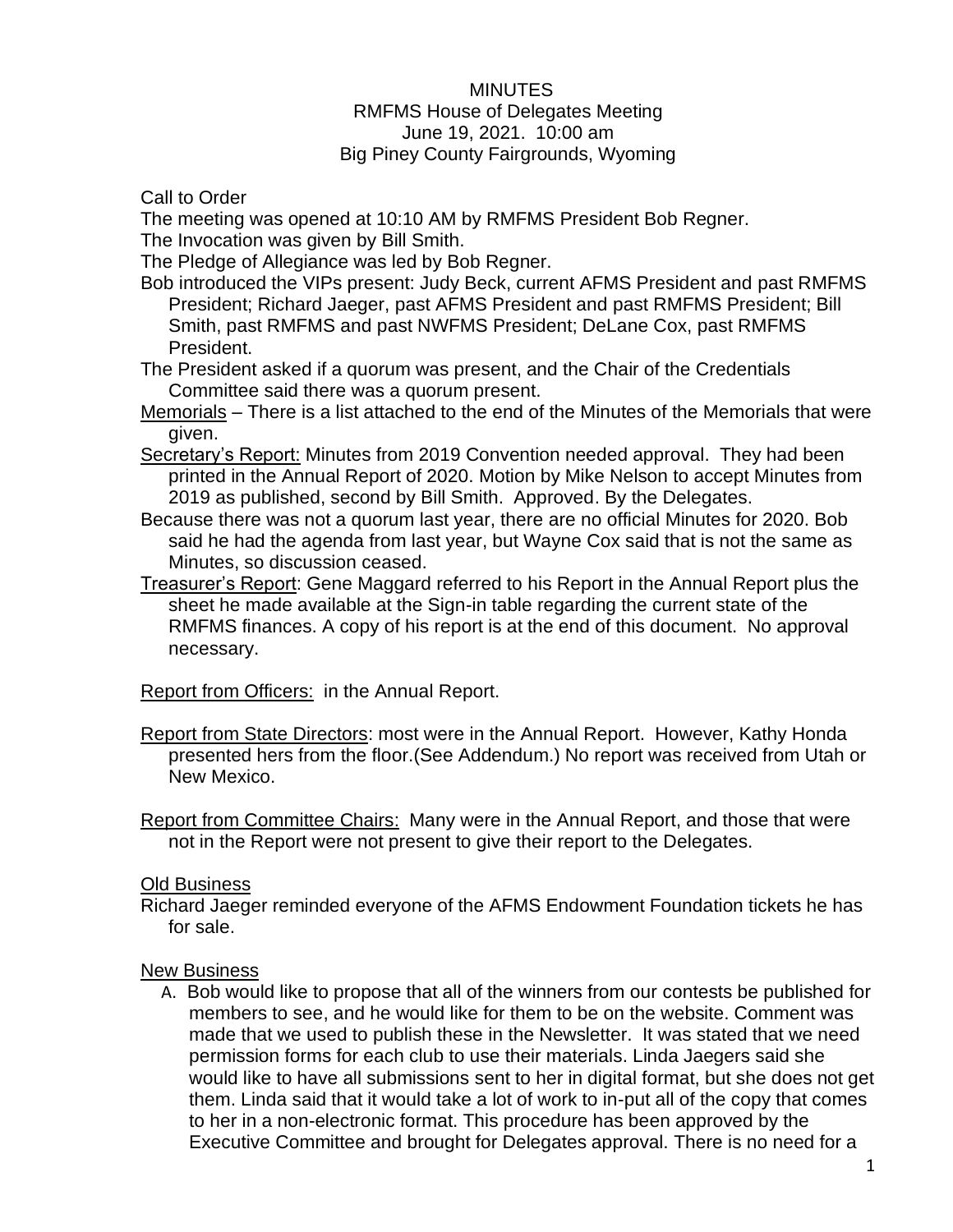motion, just a vote to approve by the Delegates. Following a brief discussion, Bob called for a show of voting cards to approve. Vote to Approve by Delegates

- B. Bob had a continuation of the discussion that the RMFMS Library would be better used if it was put on-line. Bob said that the Webmaster thinks it can be done fairly simply. Gene Maggard mentioned that there are quite a few programs on slides, and a great deal of the material on these programs is out-of-date and probably should NOT be put on-line. However, many of the other programs are available and still useful. Discussion followed on the advantages of having programs where anyone could find them and use them. The Executive Committee approved a motion to move RMFMS Program Library to the website. Bob called for approval by show of voting cards. Voted by the Delegates to approve.
- C. The Executive Committee had discussed a motion to allow a \$1,000 grant to be made available to clubs hosting the RMFMS Convention. This was approved by the Executive Committee and forwarded for approval by Delegates. Gene Maggard said we have had a \$700 grant in our past Minutes, but the grant has not been used. DeLane Cox asked where this was in Minutes in the past. Gene said it is there, has been for several years. This would be a big help to smaller clubs to host the Convention. Gene said there is in the OP a \$750 "loan" to clubs to help with start-up for the Convention, but clubs either do not know about it or do not contact him about it. Motion was made by Liz Thomas to add the information about a \$1,000 grant to the Convention Management Code OP to make it available to host clubs. Voted by the Delegates to Approve.
- D. Long Range Planning Committee: Liz Thomas presented several proposed changes to the RMFMS OPs.
	- 1. First change: a proposed President's OP the Executive Committee voted to removed #4, as presented in the Annual Report. Discussion on why this might be necessary or not necessary. Motion was made by Kathy Honda to accept the new OP as approved by the LRPC, seconded by Liz Thomas. Motion was approved by the Delegates.
	- 2. The second change was a proposed Vice President's OP. The Executive Committee voted to remove the line #5 from the original proposal but left in #6. Discussion followed on who is supposed to set up the Induction of Officers. General feeling was that the President does this as part of the Program Planning for the Annual Awards Banquet. Motion to accept the new OP as presented by the Executive Committee was made by Gene Maggard, seconded by Wayne Cox. Motion was approved by the Delegates.
	- 3. The third change was for a Convention Advisor OP. The LRPC wanted to remove the part that says communications should be handled by the Chair of the Host Committee, and stated that communications shall go thru the Convention Advisor to reduce the possible communication problems. The Executive Committee voted to accept as amended and ask for approval from the Delegates. Motion by Gene Maggard to accept the EC recommendation, and seconded by Sheri Johnson. Motion passed.
	- 4. A proposed change to the By-Laws was submitted and presented by the LRPC. This change was needed to clarify who was to sign Proxy forms. The By-Laws says the form should be signed by the person who cannot attend, and DeLane Cox said that does not make sense, because if a club does not have a Representative that can attend the Convention, how could they sign the form. Discussion followed concerning the fact that there are several Clubs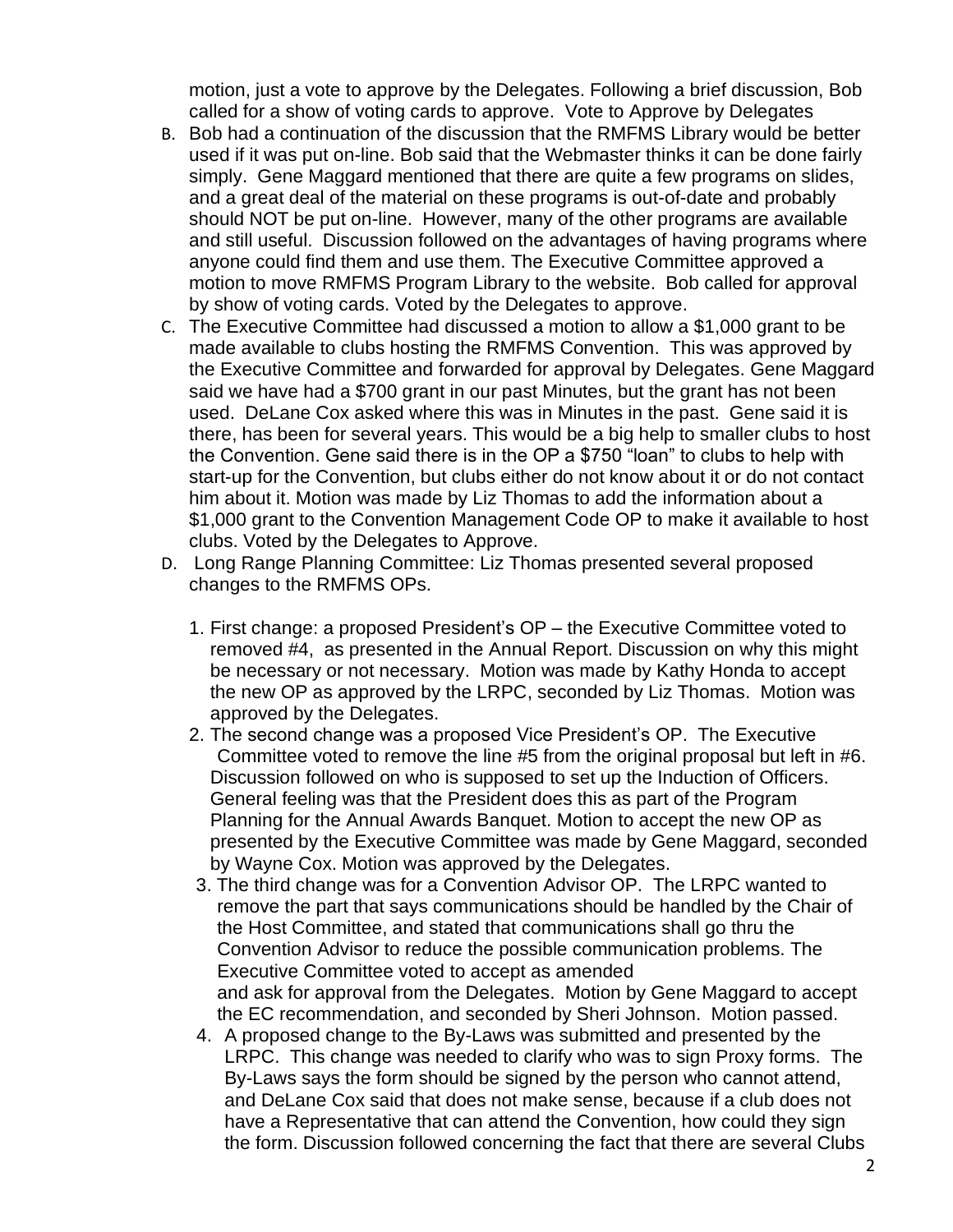that are having a problem getting officers, and might not have a President or Secretary to sign the form for the club. Officially, the By-Laws currently says the Secretary is the person who should sign and certify the Proxy. This proposed change was remanded back to the Long Range Planning Committee to be brought back next year.

5. Gene Maggard brought up that the Trademark OP needs to be updated. It needs to have the date for renewal changed to 2028. The remainder of the OP does not need to be changed. Gene also stated that the Permanent Address must stay in New Mexico. Motion to approve was passed by the Delegates.

(The following was presented as New Business to the Delegates meeting but was not considered by the EC. No copy of new wording was presented to the Delegates.)

- E. Linda Jaeger brought a proposed change to Club Publications Contest OP to make it listed as "BEAC" or "Bulletin Editors Advisory Committee," as other Federations and AFMS calls it. Discussion followed on whether it is a contest or an advisor job. Bill Smith Called the Question. Gene Maggard called for a vote. Bob called for a show of voting cards for approval to the Question. Vote to Approve by the Delegates. This ceased discussion on the subject. Liz Thomas called for vote to change the OP from "Publications Committee" to "BEAC." Vote was Approved by the Delegates.
- F. Liz Thomas brought up another change to an OP: In the Convention Management Code OP, she proposed to change "G" to "G-1", and add "G-2." (This is about the Grant that was discussed earlier but will now be put into official context.) Discussion followed on how a club can afford to do a Convention. Point of Order was raised that this has not been presented in writing as called for in the By-Laws. Liz Thomas stated that it is in writing now, but only she had the wording. She proposed: RMFS will provide a \$1,000.00 grant to the Convention Host Club upon request and the return of the worksheet for expenditures for the Convention. This worksheet will be provided by the Treasurer and returned to the Treasurer along with receipts. This grant shall be used to help cover meetings, Editors Breakfast, Awards Banquet and any RMFMS miscellaneous expenses. Liz Thomas called for vote. Vote to Approve was made by the Delegates.
- G. Nomination of Officers: Richard Jaeger presented the list for next year's Officers and State Directors. Bob Regner asked if there were any nominations from the Floor. None were given. Bill Smith called for the nominations to be closed. Nominees are:

Executive Officers – one year terms President: Sheri Johnson Vice President: Jodi Brewster State Directors – two year terms Arizona/Nevada: Steve Kaminski Kansas: Brad Davenport North Dakota: Tom Tupa South Dakota/Nebraska: Lori Green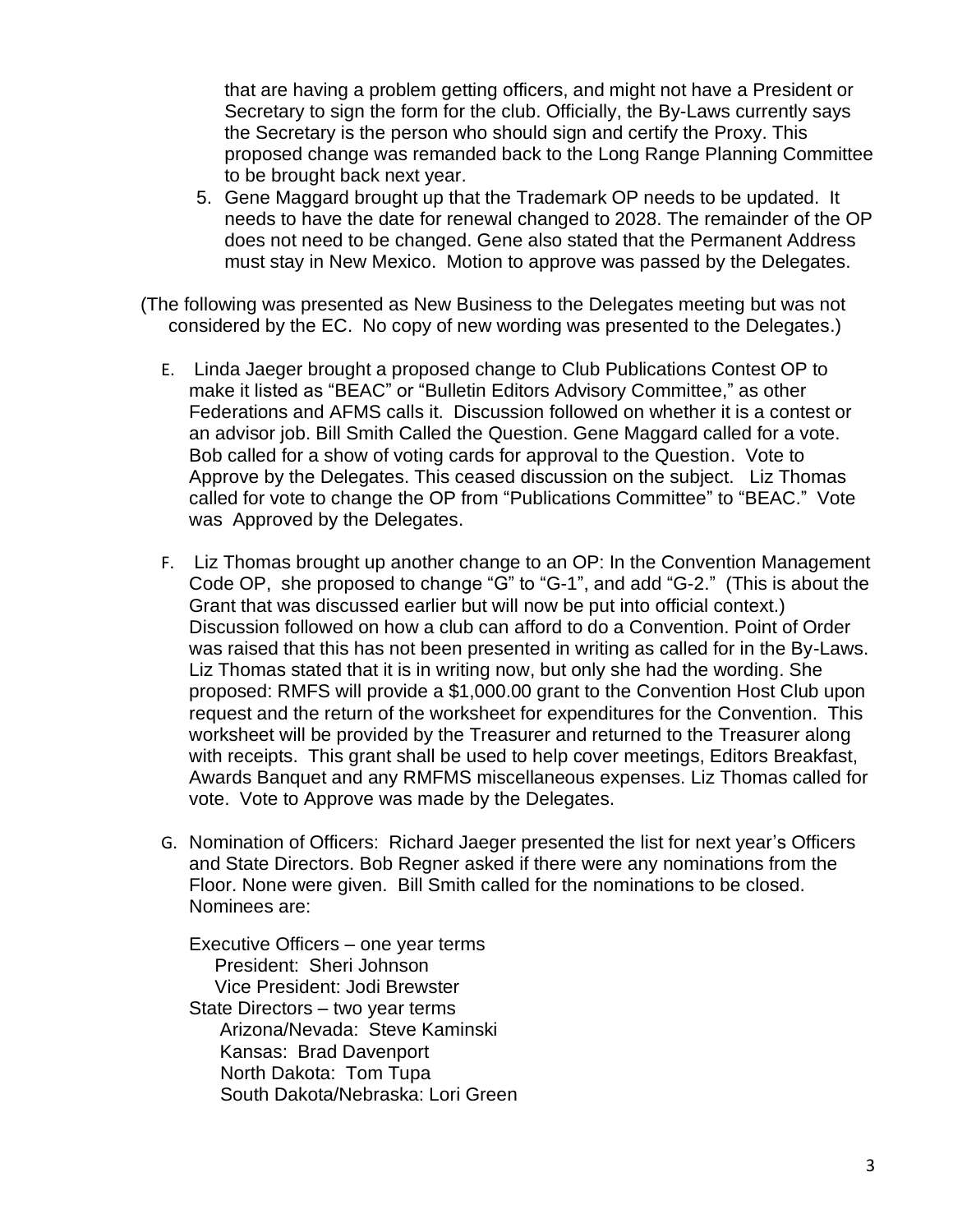DeLane Cox moved the nomination be accepted as presented by acclamation, second by Wayne Cox. Motion was approved by the Delegates .

\_\_\_\_\_\_\_\_\_\_\_\_\_\_\_\_\_\_\_\_

The Meeting was adjourned by Bob Regner.

# **Rockhound Memorial Tributes**

Oklahoma Clubs Oklahoma Rock & Gem Society Billie Marie Nedd

Tulsa Rock & Mineral Society Robert "Bob" Hicks

Stillwater Mineral and Gem Society Tom Sanders Robert "Bob" Hicks

Arizona Clubs Payson Rimstones Rock Club Russell M. Stewart Barry Jones

Mineralogical Society of Arizona Richard Brundige Dawn Boushelle

New Mexico Clubs Silvery Colorado River Rock Club Charlie Stevens

Carol LaVo

West Valley Gem & Mineral Club Richard Brundige

Prescott Gem & Mineral Club Charlotte Picasso

Colorado Clubs Grand Junction Gem & Mineral Club Sharon Henderson Wayne Henderson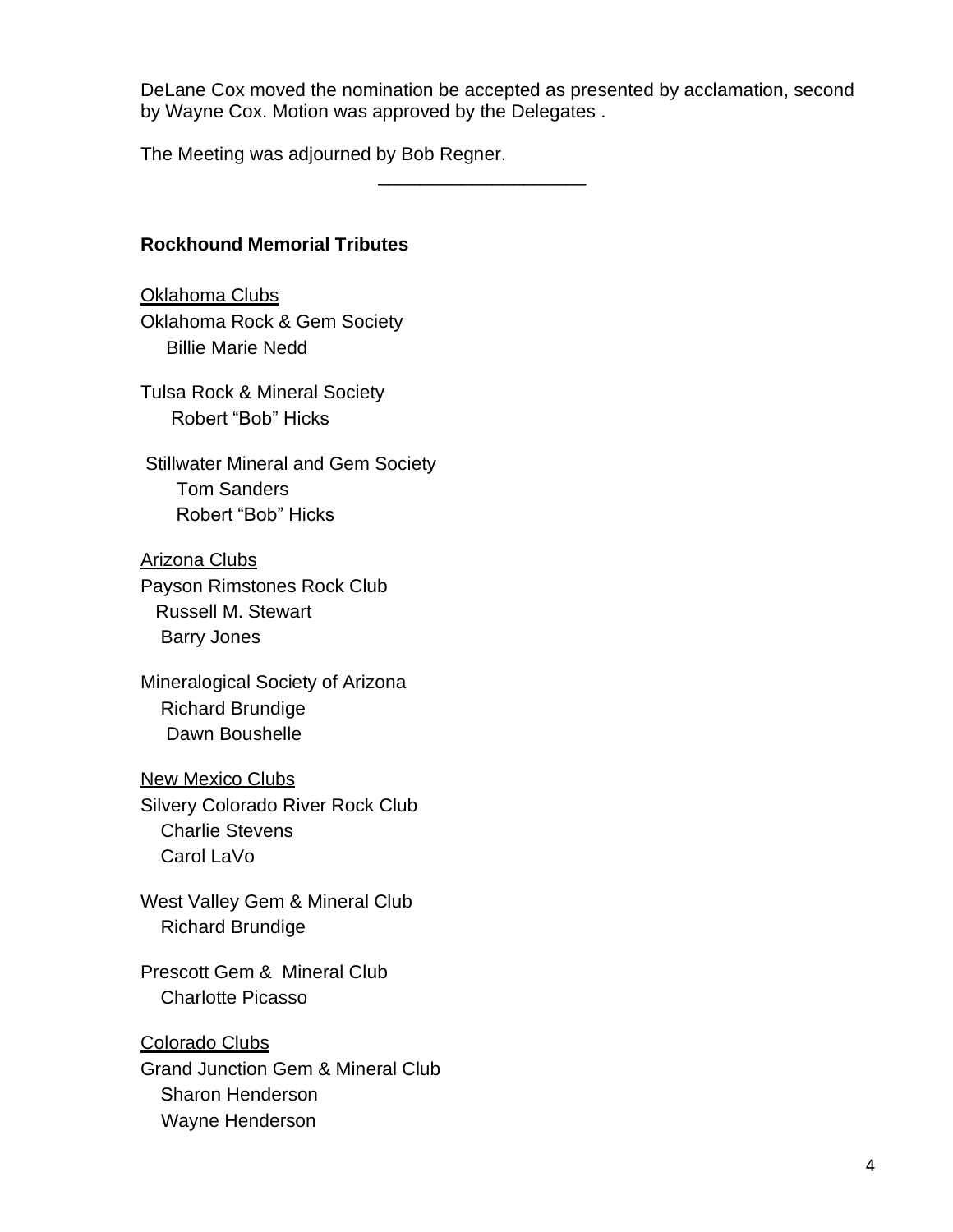Virdie Savage (Life Member) Becky Warren Mike Skaggs Virginia Giles (Life Member) Teri Anne Drost Joe Montano Peter Toomey Ralph "Doc" Stuart (Life Member) Littleton Gem & Mineral Society Susan Jorgensen Victoria Ayers Kansas Clubs Olathe Gem & Mineral Society Tom Lorenz McPherson Gem & Mineral Society Don Huber Vi Lundquist Jolene Clark Fred Peterson Topeka Gem & Mineral Society Betty White Don Anderson Greta Anderson Wyoming

 Linda Barnett Nancy Burstad Jazmin Castillo

Addendum:

Colorado State Director's Report: Kathy Honda gave her report, which was not in the Annual Report. Her contact information needs to change because she has a new email address and phone number. She reported one club dropped – the Weld County Rock & Mineral Society. One club changed its name, to Friends of the Mines Museum. One club changed leadership from elected officers to a tribune of Board members. Four clubs have unfilled Secretary positions, and she raised the possibility of changing the Proxy requirement from Secretary signature to some other position.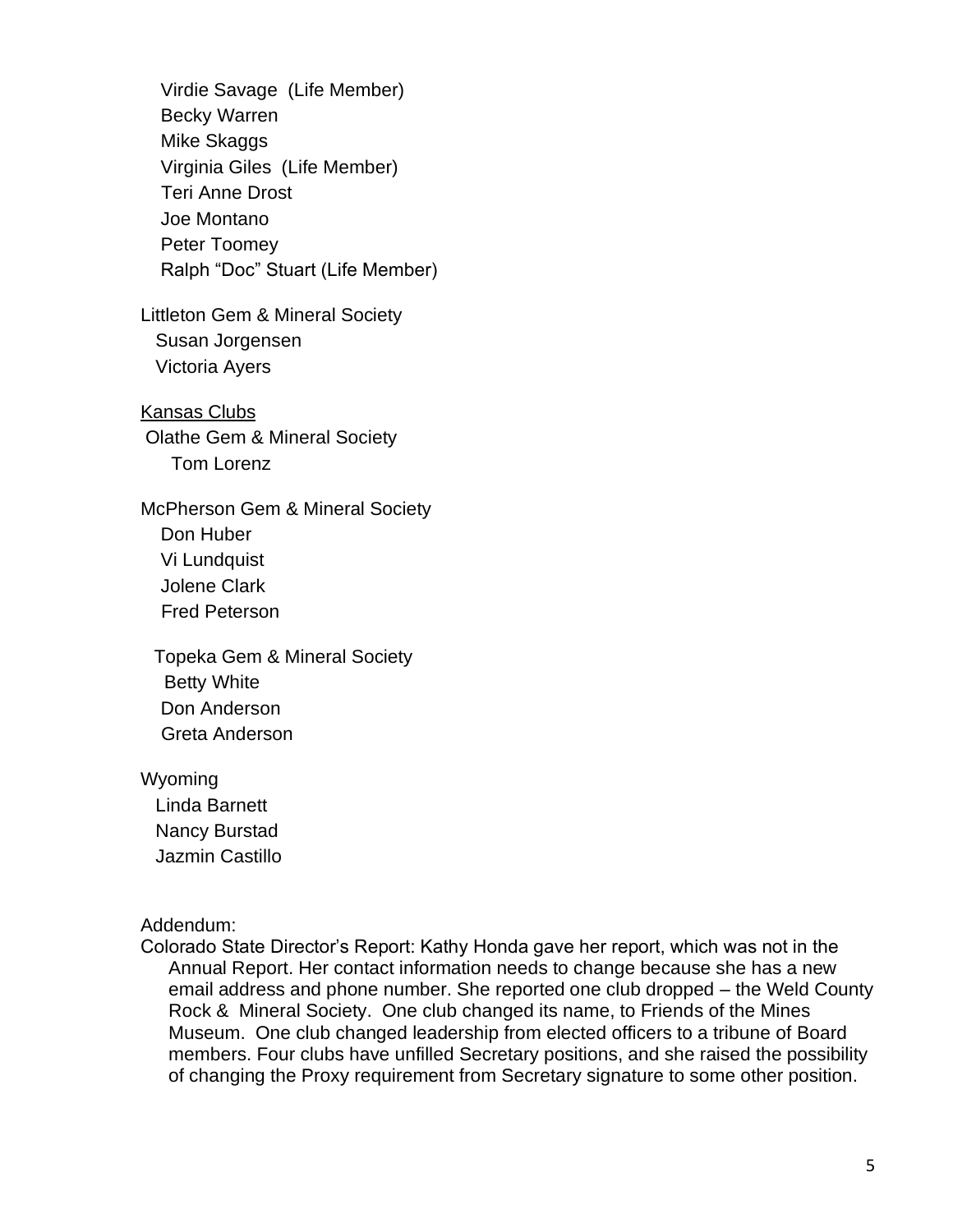#### **RMFMS 2020-21 First Half Report**

| Beginning Balance 11/1/2020                  |            |
|----------------------------------------------|------------|
| <b>Checking Balance</b>                      | 10.959.19  |
| CNB CD 181 (was SF 1206) (matures 7/27/2022) | 31.448.77  |
| SF CD 4249 (matured 11/7/20)                 | 55,162.53  |
| Vanguard Bond Fund                           | 95.214.80  |
| Ending Cash and Investment Balance           | 192 785 29 |
|                                              |            |

| Category                             | <b>Fiscal Year</b>                |                     |               |           |                                                             |          |                              |          |  |
|--------------------------------------|-----------------------------------|---------------------|---------------|-----------|-------------------------------------------------------------|----------|------------------------------|----------|--|
|                                      | 2019-20 Fiscal Year Annual Report |                     |               |           | 2020-21 Proposed Budget                                     |          |                              |          |  |
|                                      | Expense                           |                     | Income        |           | Expense                                                     |          | Income                       |          |  |
|                                      | <b>Budget</b>                     | Actual              | <b>Budget</b> | Actual    | <b>Budget</b>                                               | Actual   | <b>Budget</b>                | Actual   |  |
| All America Club - D. Cox            | 100.00                            | 0.00                |               |           | 100.00                                                      |          |                              |          |  |
| <b>AFMS Travel - Regner</b>          | 1,500.00                          | 0.00                |               |           | 1,500.00                                                    |          |                              |          |  |
| Competitions - Exhibits - Carlson    | 300.00                            | 11.89               |               |           | 300.00                                                      |          |                              |          |  |
| Competitions, Newsletter - L. Jaeger | 150.00                            | 0.00                |               |           | 150.00                                                      |          |                              |          |  |
| Convention Exp- Maggard              | 700.00                            | 482.00              |               |           | 700.00                                                      |          |                              |          |  |
| Convention-Exec. Board Travel        | 800.00                            | 437.00              |               |           | 800.00                                                      |          |                              |          |  |
| Directory -                          | 1,000.00                          | 1,214.01            |               |           | 1,300.00                                                    | 1,115.12 |                              |          |  |
| Donations-AFMS Sch. Found.           | 4,374.00                          | 4,374.00            |               |           | 4,139.65                                                    | 4,139.65 |                              |          |  |
| Dues/Memberships-AFMS                | 7,600.00                          | 7,599.75            | 15,000.00     | 16,220.00 | 8,164.50                                                    |          | 7,075.90 16,000.00 13,178.70 |          |  |
| Insurance Prem. Club                 | 6,300.00                          | 6,581.00            | 6,300.00      | 7,281.65  | 6,600.00                                                    | 6,581.00 | 7,000.00                     | 6,060.30 |  |
| Interest/Dividends                   |                                   |                     | 4,000.00      | 4,139.65  |                                                             |          | 2,700.00                     | 1,207.58 |  |
| Library - Maggard                    | 50.00                             | 4.39                | 50.00         | 7.00      | 50.00                                                       | 4.95     | 50.00                        | 7.00     |  |
| Name Badges - Jaeger                 | 100.00                            | 146.66              |               |           | 150.00                                                      | 23.10    |                              |          |  |
| Newsletter - Woods                   |                                   | 0.00                |               |           |                                                             |          |                              |          |  |
| Ribbons - Moore                      | 250.00                            | 217.70              |               |           | 250.00                                                      |          |                              |          |  |
| Secretary - Wayne Cox                | 100.00                            | 0.00                |               |           | 100.00                                                      |          |                              |          |  |
| <b>State Director Travel</b>         | 1,000.00                          | 0.00                |               |           | 1,000.00                                                    |          |                              |          |  |
| Subscriptions                        |                                   |                     |               |           |                                                             |          |                              |          |  |
| Supplies - Riggs                     | 75.00                             | 0.00                | 75.00         | 0.00      | 75.00                                                       |          | 75.00                        | 167.00   |  |
| Treasurer                            | 150.00                            | 120.25              |               |           | 150.00                                                      | 110.75   |                              |          |  |
| Trademark                            |                                   |                     |               |           |                                                             |          |                              |          |  |
| Website - Liz                        |                                   |                     |               |           |                                                             |          |                              |          |  |
| <b>TOTAL</b>                         |                                   | 24,549.00 21,188.65 |               |           | 25,425.00 27,648.30 25,529.15 19,050.47 25,825.00 20,620.58 |          |                              |          |  |